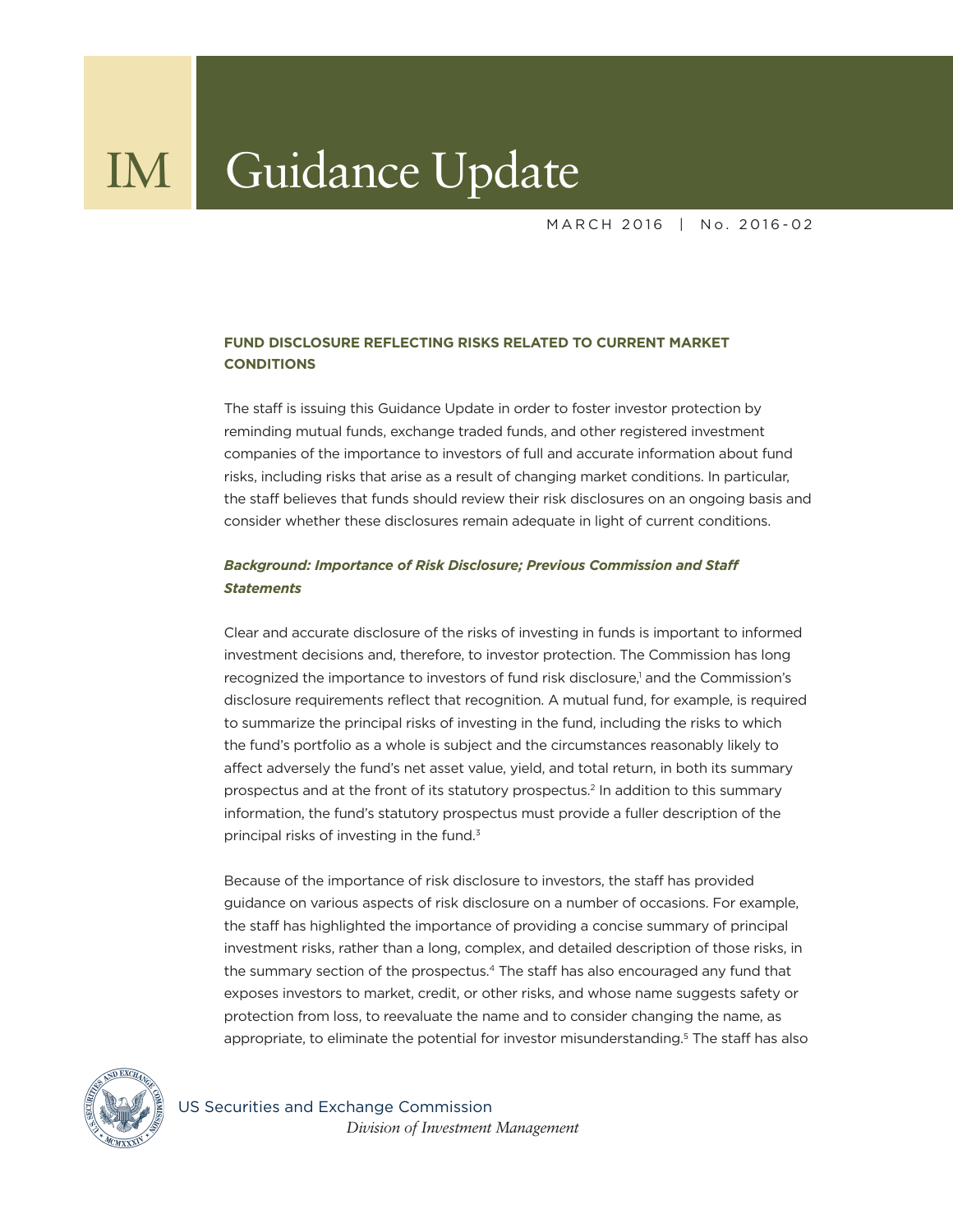noted important aspects of disclosures related to fund use of derivatives, including the staff's expectation that funds that use investment strategies that employ derivatives should disclose material risks relating to volatility, leverage, liquidity, and counterparty creditworthiness associated with the fund's trading and investments in derivatives.<sup>6</sup> Further, the staff has observed that it is of limited usefulness to investors for funds to provide disclosure about the risks of investing in derivatives that is generic and not tailored to the specific derivative instruments in which a fund invests or will invest principally.7

#### *Risk Disclosure Addressing Changing Market Conditions*

This Guidance Update is intended to address another important aspect of fund risk disclosure, namely, the changes in a fund's susceptibility to risk that may result from changes in market conditions and the need for funds to review and assess risk disclosures in light of changing market conditions. Degree of risk is dynamic in nature rather than static; it changes in response to market conditions, and different risks may be heightened or lessened at different points in time. As a result, a fund may determine that risk disclosure that may have been adequate at one time may need to be reconsidered in light of new or changed market conditions. If a fund determines that its risk disclosure is not adequate, the staff believes that the fund should consider the appropriate manner of communicating changed risks to existing and potential investors, for example, in the prospectus, shareholder reports, fund website, and/or marketing materials.<sup>8</sup> We understand that many fund boards request that the fund's adviser report to the board on its process for preparing the fund's disclosure materials.<sup>9</sup> As part of this process, the staff believes that a fund's adviser should consider providing information to the fund board on the steps taken by the adviser to evaluate fund risk disclosures and consider whether changes are appropriate.

In the staff's view, undertaking the following steps on an ongoing basis should help funds in providing risk disclosures to investors that remain robust in changing market conditions.

**• Monitor Market Conditions and their Impact on Fund Risks.** In order for a fund to determine whether its risk disclosures appropriately address current market conditions, the fund should effectively monitor market conditions on an ongoing basis and assess the impact of changing conditions on the fund and the risks associated with its investments. Monitoring market conditions for their impact on the fund is, of course, a part of prudent portfolio management by the adviser, so we would expect that funds would routinely engage in this practice as a normal part of day-to-day operations.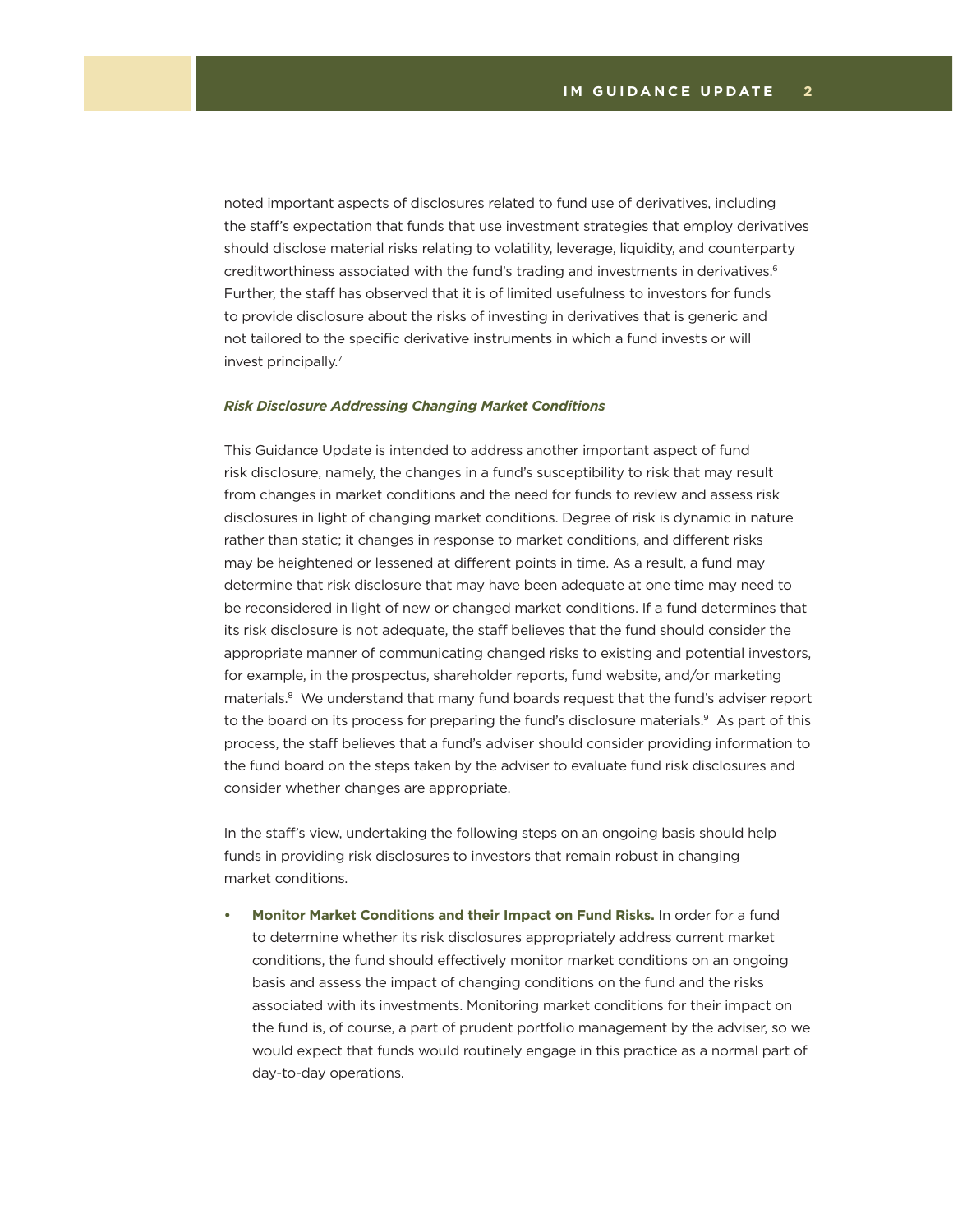- **Assess Whether Fund Risks Have Been Adequately Communicated to Investors in Light of Current Market Conditions.** If a fund determines that changed market conditions have affected the risks associated with the fund, the fund should assess the significance of the change and whether it is material to investors. If so, a fund should consider whether its existing disclosures are adequate in light of the changed conditions.
- **• Communicate with Investors.** A fund that determines that changes in current market conditions have resulted in changes to the fund's risks that are material to investors, and that its current disclosures do not adequately communicate the changes, should update its communications to investors as needed. The fund should provide any such updated communications to investors, at the time and in the manner required by the federal securities laws and as otherwise appropriate. Means of communication to be considered include the prospectus (which, for example, would be updated when the fund determines that the risk disclosure in its prospectus would be materially misleading) and shareholder reports, as well as less formal methods, such as website disclosure and letters to shareholders.

In its reviews of fund disclosures concerning risks, the staff has observed a number of instances where funds have updated disclosures to address current market conditions. To illustrate the types of disclosures that a fund may wish to consider, we describe below examples of disclosures we have seen in two circumstances where market conditions are changing. The first relates to disclosures by fixed income funds regarding interest rate risk, liquidity risk, and duration risk. The second relates to investments by funds in debt securities issued by the Commonwealth of Puerto Rico and its agencies and instrumentalities (together, "Puerto Rico debt"). In each case, we have observed disclosures that highlight current conditions in a manner that we believe can make risk disclosure more timely, more meaningful, and more complete. We have observed prospectuses, shareholder reports, and fund websites where such disclosures are included. We believe that such disclosures could help investors better evaluate the risks of investment in the fund in light of changing circumstances.

## *Fixed Income Funds*

Following the financial crisis of 2008, the Federal Reserve Board lowered the target range for the federal funds rate to near zero and implemented quantitative easing programs. Quantitative easing ended in 2014. In a statement issued in March of 2015, the Federal Open Market Committee stated that it anticipated that it would be appropriate to raise the target range for the federal funds rate when it had seen some further improvement in the labor market and was reasonably confident that inflation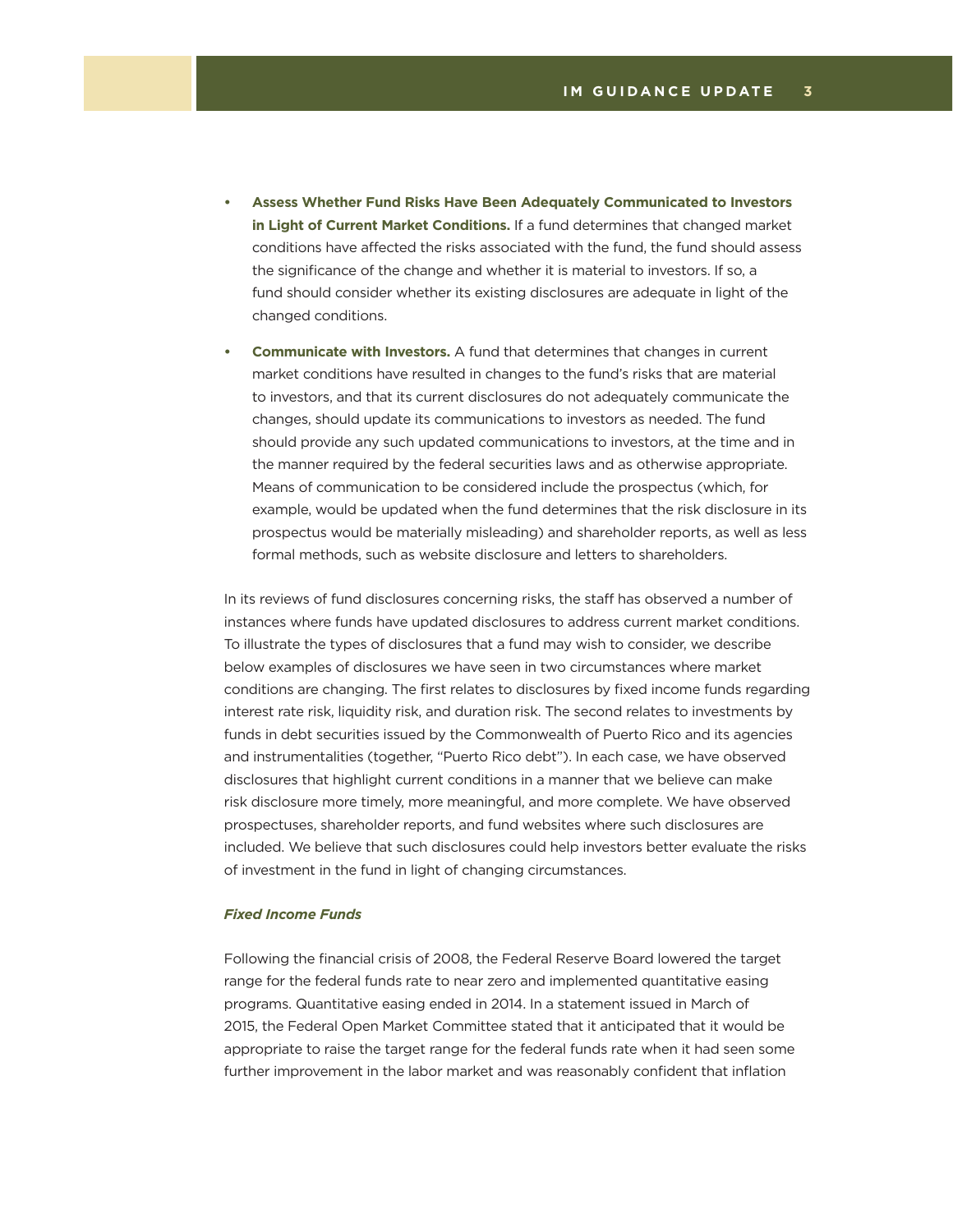would move back to its two percent objective over the medium term.<sup>10</sup> In December of 2015, the Federal Open Market Committee decided to raise the target range for the federal funds rate to one-quarter to one-half percent and addressed how it would determine the timing and size of future adjustments to the target range for the federal funds rate. $11$ 

*Interest Rate Risk.* We have observed that prospectus disclosure for a number of bond funds addresses these current conditions. We have also observed disclosure in shareholder reports, particularly in the Management's Discussion of Fund Performance and Presidents' letters, as well as fund websites, bearing on current conditions and the level of current interest rate risk. Some funds include in their disclosure references to current historically low interest rates. In addition, some funds also include references to recent and potential future changes in government policy that may affect interest rates. These disclosures indicate that current conditions may result in a rise in interest rates, which in turn may result in a decline in the value of the fixed income investments held by the fund. We believe that the benefit of addressing current conditions in this manner is that it can alert investors that, for the present, interest rate risk may be heightened.<sup>12</sup> Indeed, some fund disclosures expressly state that the current conditions may pose an increased risk.

*Liquidity Risk.* In addition, in connection with disclosure of interest rate risk, some funds are disclosing that a potential rise in interest rates may result in periods of volatility and increased redemptions. Some of these funds state that, as a result of increased redemptions, they may have to liquidate portfolio securities at disadvantageous prices and times, which could reduce the returns of the fund. Some funds are also disclosing that the reduction in dealer market-making capacity in the fixed income markets that has occurred in recent years has the potential to decrease liquidity. Disclosures such as these may be useful in alerting investors to the secondary impacts that could result from increased interest rates.

*Duration risk.* Many funds, in connection with disclosure of interest rate risk, also disclose that longer-term securities may be more sensitive to interest rate changes. Some funds provide numerical examples to illustrate how interest rate changes may have a greater impact on securities with longer terms. This disclosure, when coupled with disclosure about current, historically low interest rates and the potential for increases in those rates, may be effective in communicating to investors the heightened risk that rising interest rates may pose to a fund whose portfolios include longer-term fixed income securities.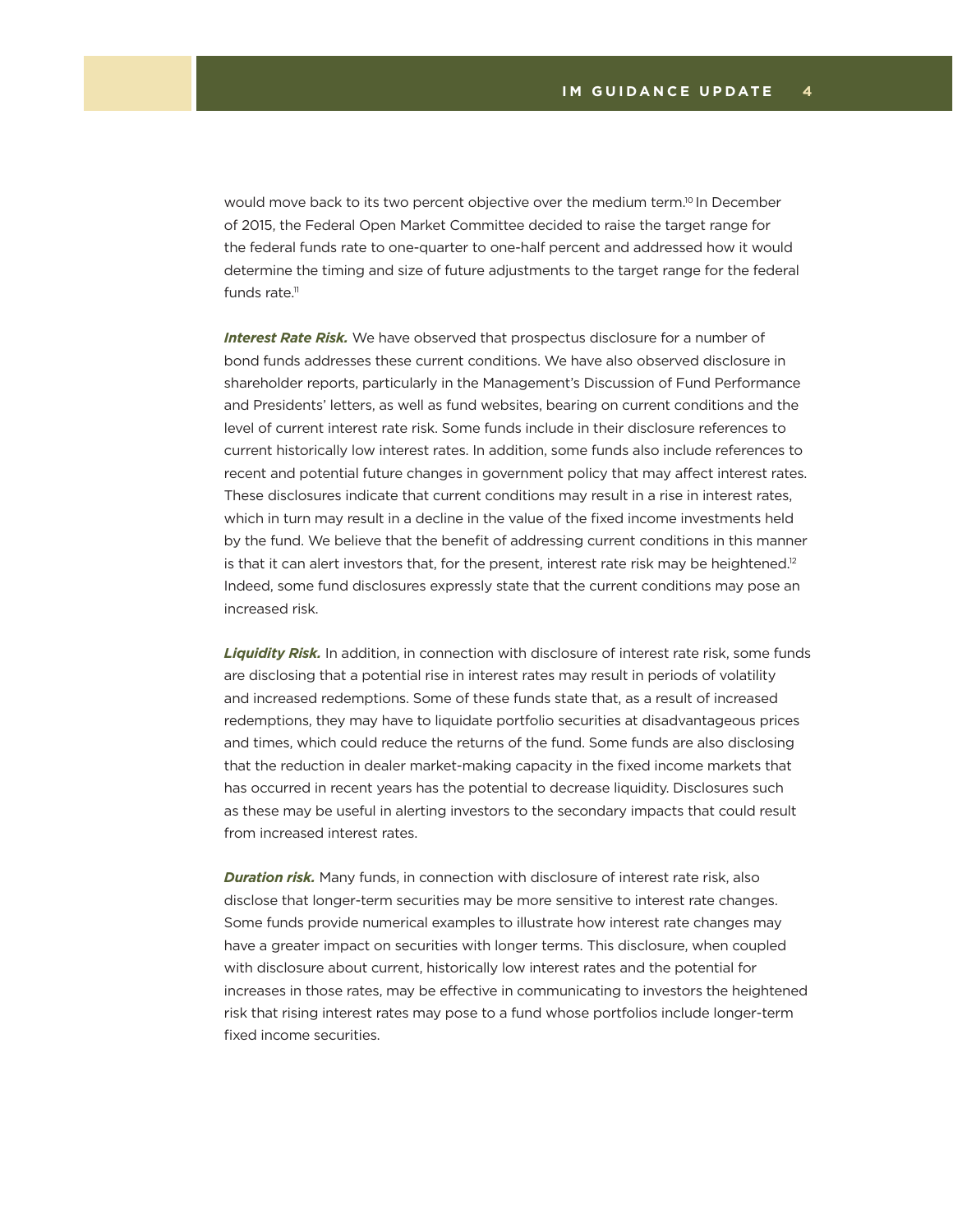### *Puerto Rico Debt*

A number of funds have investments in Puerto Rico debt. For some time, there have been concerns that Puerto Rico would default on its debt or restructure its upcoming obligations.13 Indeed, on August 3, 2015, the Puerto Rico Public Finance Corporation reportedly failed to make a bond payment that was due, because the Commonwealth's legislature had not appropriated the necessary funds.14 Again, on January 4, 2016, Puerto Rico reportedly failed to make scheduled payments to some bondholders.<sup>15</sup>

Some tax-exempt funds have names that indicate that they invest in securities that are exempt from both federal income tax and the tax of a particular state (*e.g.*, the Florida Tax-Exempt Fund). Because Puerto Rico debt is exempt from taxation by all states,<sup>16</sup> some of these "single-state" funds may have significant exposure to Puerto Rico debt.<sup>17</sup> We have observed that a number of these funds, in addition to required disclosure that they may invest in tax-exempt securities of issuers located outside of the named state,<sup>18</sup> expressly disclose in their prospectus risk disclosure that they invest in Puerto Rico debt. This disclosure has also been included in the prospectuses of other types of funds that have significant exposure to Puerto Rico debt. We believe that this disclosure can help communicate to investors that the fund is exposed to risks associated with Puerto Rico.

We have also observed that some funds that include express disclosure about the risks associated with Puerto Rico debt have updated that disclosure to communicate the existence of heightened risk under current conditions. We have observed such disclosure in fund prospectuses, as well as shareholder reports and fund websites. These disclosures refer to current factors that may be expected to have an impact on the value of the Puerto Rico debt held by the fund. For example, some of the disclosures refer to significant financial difficulties, including budget deficits, that Puerto Rico is currently experiencing. Disclosures also refer to recent downgrades in ratings of Puerto Rico debt, and state that these downgrades may adversely affect market values and liquidity of the fund's securities. In the staff's view, any fund investing in Puerto Rico debt should consider, based on the nature and significance of its investments, whether such disclosure is appropriate.

**\* \* \***

The Division believes that full and accurate information about fund risks, including risks that arise as a result of changing market conditions, is important to investors in mutual funds, exchange traded funds, and other registered investment companies. As noted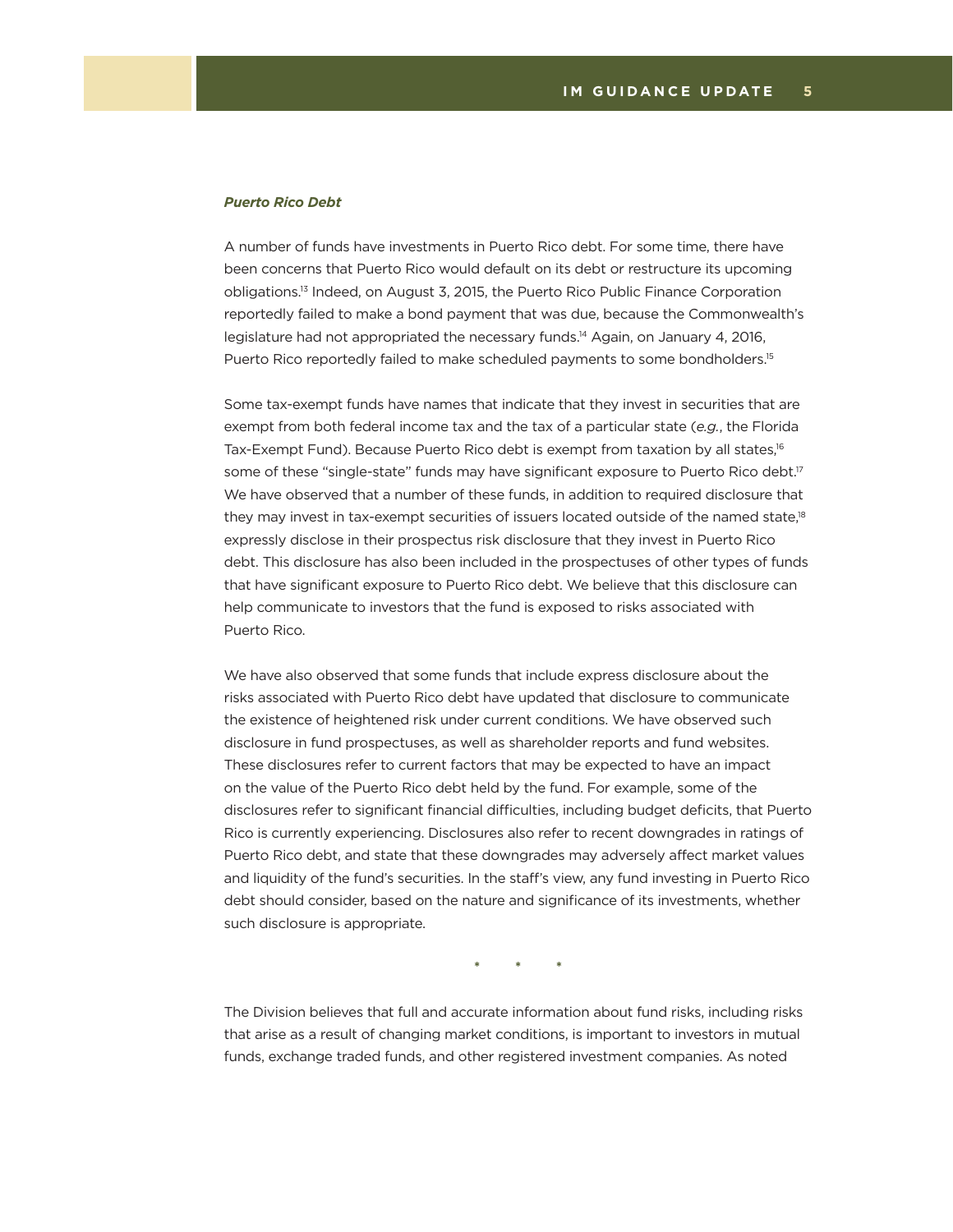above, in our disclosure reviews, we have observed instances of funds providing useful information to their investors regarding current market conditions. We encourage funds to review their risk disclosures on an ongoing basis and consider whether these disclosures remain adequate in light of current conditions.

### Endnotes

1 For instance, in a 1998 release adopting amendments to Form N-1A, the form used by mutual funds to register under the Investment Company Act of 1940 and to offer their shares under the Securities Act of 1933, the Commission stated:

 A fund's prospectus principally should include essential information about the fundamental characteristics of, and risks of investing in, the fund. Whenever possible, a fund should present this information in a manner that:

- assists investors in comparing and contrasting the fund with other funds;
- avoids simply restating legal or regulatory requirements to which funds generally are subject; and
- avoids a disproportionate emphasis on possible investments or activities of the fund that are not a significant part of the fund's investment operations.

 Registration Form Used by Open-End Management Investment Companies, Investment Company Act Release No. 23064 (March 13, 1998) [63 FR 13916 at 13919 (March 23, 1998)], *available at* [http://www.sec.gov/rules/final/33-7512r.htm.](http://www.sec.gov/rules/final/33-7512r.htm)

- 2 Item 4(b) of Form N-1A.
- 3 Item 9(c) of Form N-1A.
- 4 Guidance Regarding Mutual Fund Enhanced Disclosure, IM Guidance Update 2014-08 at 2-3 (June 2014).
- 5 Fund Names Suggesting Protection from Loss, IM Guidance Update 2013-12 (Nov. 2013).
- 6 Disclosure and Compliance Matters for Investment Company Registrants That Invest in Commodity Interests, IM Guidance Update 2013-05 at 2-3 (Aug. 2013).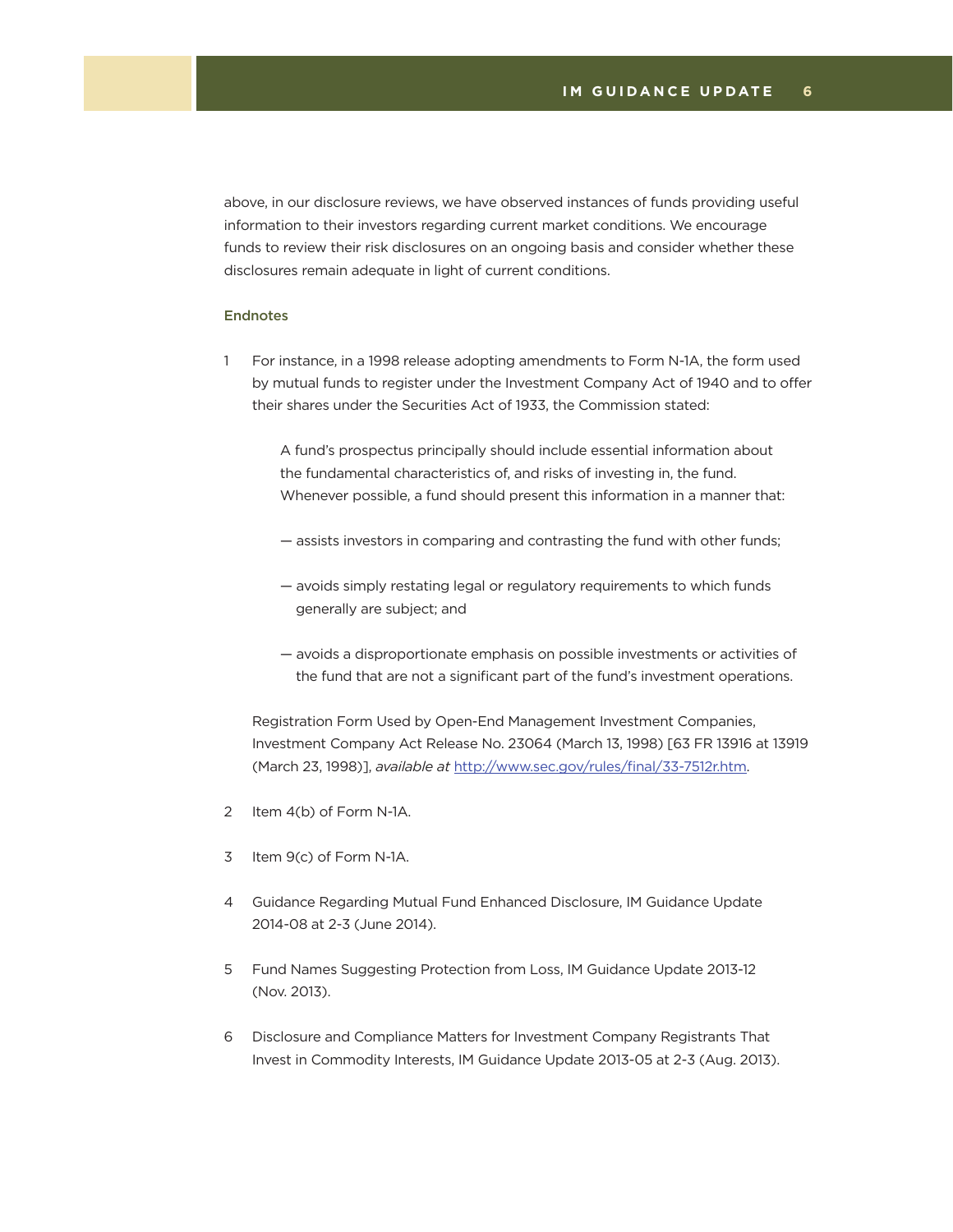- 7 Letter from Barry D. Miller, Associate Director, Division of Investment Management, U.S. Securities and Exchange Commission, to Karrie McMillan, General Counsel, Investment Company Institute (July 30, 2010), *available at* [https://www.sec.gov/](https://www.sec.gov/divisions/investment/guidance/ici073010.pdf) [divisions/investment/guidance/ici073010.pdf.](https://www.sec.gov/divisions/investment/guidance/ici073010.pdf)
- 8 *See* Letter from Carolyn B. Lewis, Assistant Director, Division of Investment Management, U.S. Securities and Exchange Commission, to Investment Company Registrants (Feb. 3, 1995) (It is a fund's responsibility, "on an ongoing basis to analyze fund risk and review prospectus risk disclosure, and to update prospectus disclosure when appropriate."); Statement of the Commission Regarding Disclosure of Year 2000 Issues and Consequences by Public Companies, Investment Advisers, Investment Companies, and Municipal Securities Issuers, Securities Act Release No. 7558 (July 29, 1998) [63 FR 41394 at 41402 (Aug. 4, 1998)], *available at* [http://www.](http://www.sec.gov/rules/interp/33-7558.htm) [sec.gov/rules/interp/33-7558.htm](http://www.sec.gov/rules/interp/33-7558.htm) (". . . it is unlawful for investment companies to omit from registration statements and other public filings 'any fact necessary in order to prevent the statements made therein, in light of the circumstances under which they were made, from being misleading.' If investment companies determine that their Year 2000 risks are material, they are required to discuss such risks in their registration statements and other public documents . . . ."); Adoption of Integrated Disclosure System, Securities Act Release No. 6383 (March 3, 1982) [47 FR 11380 at 11395 (March 16, 1982)] ("One of the basic concerns which must be met in the context of shelf registration is ensuring that investors are provided accurate and current information where offers or sales are not to be made immediately after the registration statement becomes effective." ).
- 9 ABA Section of Business Law, Fund Director's Guidebook, § 11.A (1) (2015).
- 10 Federal Reserve Monetary Policy Release, Federal Reserve Issues FOMC Statement (March 18, 2015), *available at* [http://www.federalreserve.gov/newsevents/press/](http://www.federalreserve.gov/newsevents/press/monetary/20150318a.htm) [monetary/20150318a.htm](http://www.federalreserve.gov/newsevents/press/monetary/20150318a.htm).
- 11 Federal Reserve Monetary Policy Release, Federal Reserve Issues FOMC Statement (Dec. 16, 2015), *available at* [http://www.federalreserve.gov/newsevents/press/](http://www.federalreserve.gov/newsevents/press/monetary/20151216a.htm) [monetary/20151216a.htm](http://www.federalreserve.gov/newsevents/press/monetary/20151216a.htm).
- 12 *See* Risk Management in Changing Fixed Income Market Conditions, IM Guidance Update 2014-01 (Jan. 2014) (suggesting steps that fund advisers may consider with respect to risk management and disclosure matters relating to changing conditions in fixed income markets).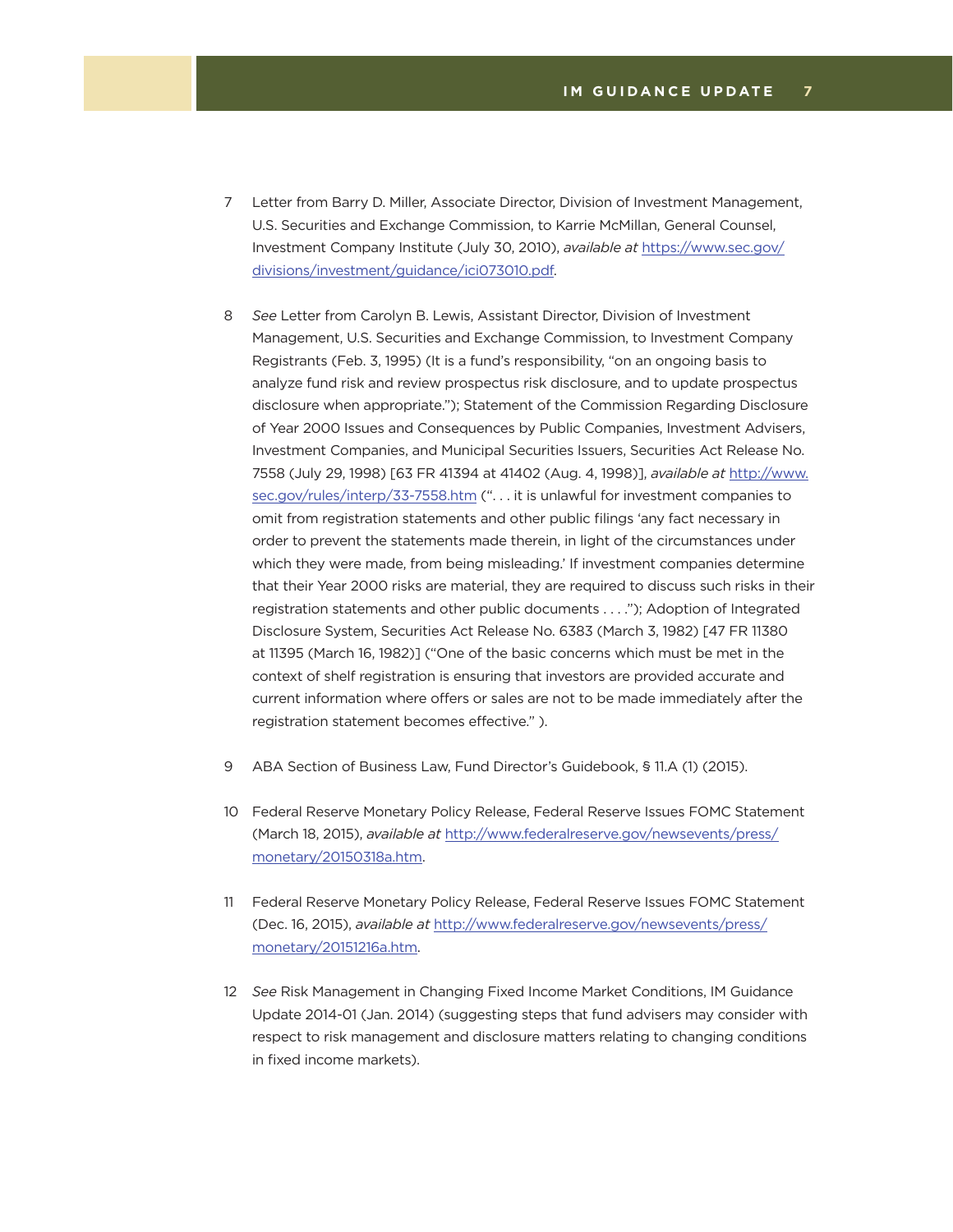- 13 *See* Matt Wirz, Nick Timiraos, and Aaron Kuriloff, Puerto Rico, Treasury in Talks to Restructure Island's Debt, Wall Street Journal (Oct. 14, 2015), *available at*  [http://www.wsj.com/articles/puerto-rico-treasury-in-talks-to-restructure-islands](http://www.wsj.com/articles/puerto-rico-treasury-in-talks-to-restructure-islands-debt-1444853744)[debt-1444853744](http://www.wsj.com/articles/puerto-rico-treasury-in-talks-to-restructure-islands-debt-1444853744); Michelle Kaske and Elizabeth Campbell, Puerto Rico Debt-Crisis Grows as Island Defaults, Conserves Cash, Bloomberg Business (Aug. 3, 2015), *available at* [http://www.bloomberg.com/news/articles/2015-08-04/puerto-rico](http://www.bloomberg.com/news/articles/2015-08-04/puerto-rico-debt-crisis-grows-as-payments-halt-agency-defaults)[debt-crisis-grows-as-payments-halt-agency-defaults;](http://www.bloomberg.com/news/articles/2015-08-04/puerto-rico-debt-crisis-grows-as-payments-halt-agency-defaults) Elizabeth Foos, Puerto Rico Back in the Hot Seat, Morningstar (July 30, 2015), *available at* [http://ibd.](http://ibd.morningstar.com/article/article.asp?id=708465&CN=brf295,http://ibd.morningstar.com/archiv) [morningstar.com/article/article.asp?id=708465&CN=brf295,http://ibd.morningstar.](http://ibd.morningstar.com/article/article.asp?id=708465&CN=brf295,http://ibd.morningstar.com/archiv) [com/archive/archive.asp?inputs=days=14;frmtId=12,%20brf295;](http://ibd.morningstar.com/article/article.asp?id=708465&CN=brf295,http://ibd.morningstar.com/archiv) Michael A. Fletcher, Puerto Rico Bonds Downgraded to Junk Levels, Washington Post (Feb. 4, 2014), *available at* [http://www.washingtonpost.com/business/economy/puerto-rico-bonds](http://www.washingtonpost.com/business/economy/puerto-rico-bonds-downgraded-to-junk-levels/2014/02/04/c9495a22-8ddf-11e3-833c-33098f9e5267_story.html)[downgraded-to-junk-levels/2014/02/04/c9495a22-8ddf-11e3-833c-33098f9e5267\\_](http://www.washingtonpost.com/business/economy/puerto-rico-bonds-downgraded-to-junk-levels/2014/02/04/c9495a22-8ddf-11e3-833c-33098f9e5267_story.html) [story.html](http://www.washingtonpost.com/business/economy/puerto-rico-bonds-downgraded-to-junk-levels/2014/02/04/c9495a22-8ddf-11e3-833c-33098f9e5267_story.html).
- 14 Michael A. Fletcher, Debt-Plagued Puerto Rico Defaults on a Bond Payment for the First Time, Washington Post (Aug. 3, 2015), *available at* [http://www.washingtonpost.](http://www.washingtonpost.com/business/economy/puerto-rico-defaults-on-a-bond-payment-for-the-first-time/2015/08/03/8a703c0a-3a20-11e5-9c2d-ed991d848c48_story.html) [com/business/economy/puerto-rico-defaults-on-a-bond-payment-for-the-first](http://www.washingtonpost.com/business/economy/puerto-rico-defaults-on-a-bond-payment-for-the-first-time/2015/08/03/8a703c0a-3a20-11e5-9c2d-ed991d848c48_story.html)[time/2015/08/03/8a703c0a-3a20-11e5-9c2d-ed991d848c48\\_story.html](http://www.washingtonpost.com/business/economy/puerto-rico-defaults-on-a-bond-payment-for-the-first-time/2015/08/03/8a703c0a-3a20-11e5-9c2d-ed991d848c48_story.html).
- 15 Mary Williams Walsh, Struggling Puerto Rico Defaults on Its Debt Payments, New York Times (Jan. 4, 2016), *available at* [http://www.nytimes.com/2016/01/05/](http://www.nytimes.com/2016/01/05/business/dealbook/puerto-rico-defaults-on-debt-payments.html) [business/dealbook/puerto-rico-defaults-on-debt-payments.html](http://www.nytimes.com/2016/01/05/business/dealbook/puerto-rico-defaults-on-debt-payments.html); Robert Slavin, It's Bondholders' Move After Puerto Rico Defaults, Bond Buyer (Jan. 5, 2016), *available at* [http://www.bondbuyer.com/news/regionalnews/its-bondholders-move-after](http://www.bondbuyer.com/news/regionalnews/its-bondholders-move-after-puerto-rico-defaults-1093208-1.html)[puerto-rico-defaults-1093208-1.html](http://www.bondbuyer.com/news/regionalnews/its-bondholders-move-after-puerto-rico-defaults-1093208-1.html).
- 16 48 U.S.C. 745 provides:

 All bonds issued by the Government of Puerto Rico, or by its authority, shall be exempt from taxation by the Government of the United States, or by the Government of Puerto Rico or of any political or municipal subdivision thereof, or by any State, Territory, or possession, or by any county, municipality, or other municipal subdivision of any State, Territory, or possession of the United States, or by the District of Columbia.

17 Rule 35d-1(a)(4) under the Investment Company Act provides in part:

 A fund with a name suggesting that the fund's distributions are exempt from both federal and state income tax is required to adopt a fundamental policy